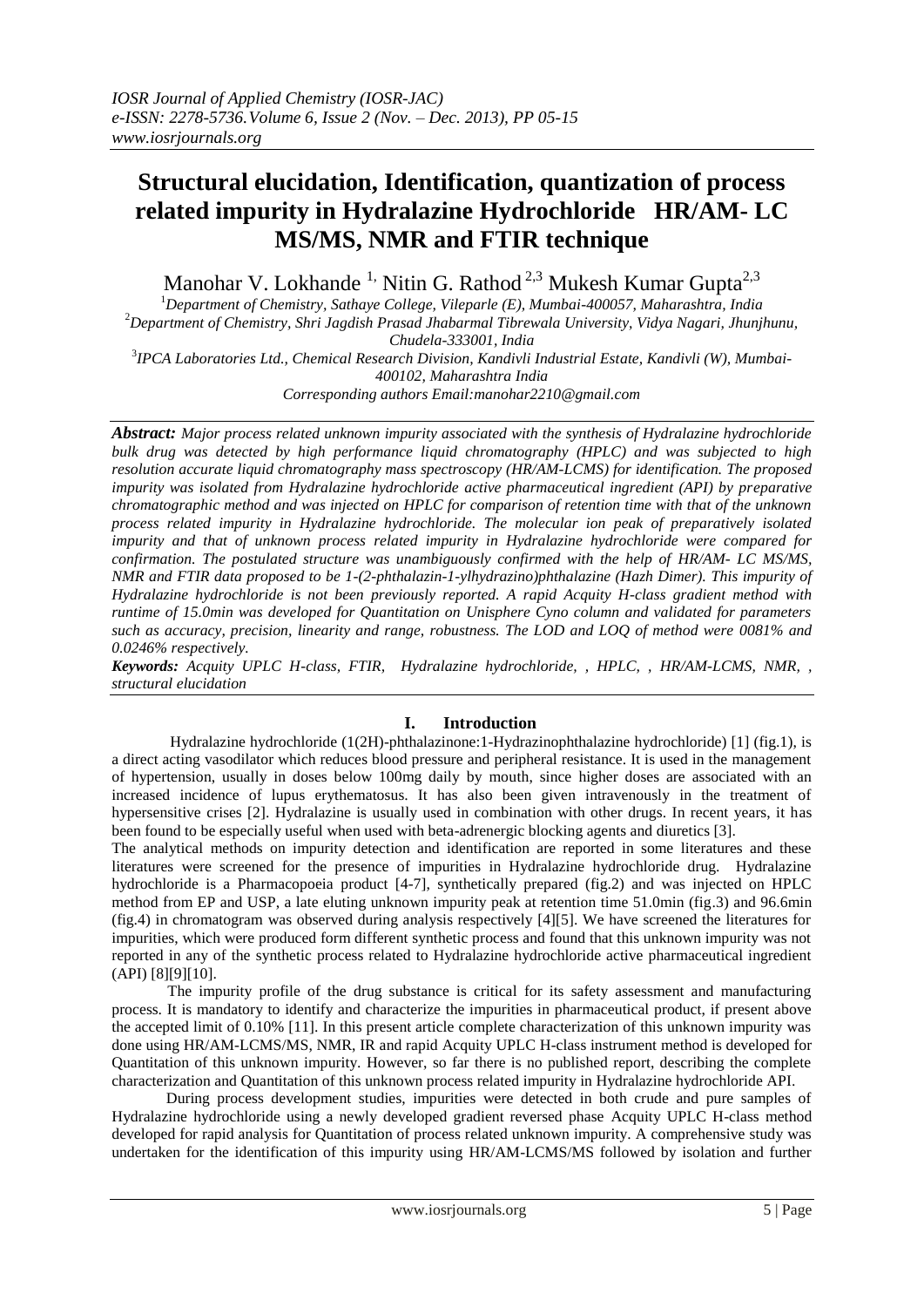characterization by NMR and FTIR technique. This article also describes the analytical method validation by using Acquity H-class for quantitative determination of this unknown impurity.

### **II. Experimental**

**2.1 Materials and reagents:** Samples of Hydralazine hydrochloride API were obtained from Ipca Laboratories Ltd., HPLC grade acetonitrile, Methanol and Sulphuric acid were purchased from Merck India, Sodium lauryl Sulphate was purchased from Sigma Aldrich life science USA and tetra butyl ammonium bromide was purchased from Loba Chemie Mumbai India. HPLC grade water was taken from Millipore India. Dimethyl sulphoxide—*d*6 (for NMR) were purchased from Aldrich Chemical Co., USA.

**2.2 Liquid chromatography**: Samples were analyzed on Acquity H-class (Waters, Milford, MA, USA) LC system equipped with Photo diode array (PDA) detector. A Cayno Unisphere column (50 mm x 2.1 mm i.d. 2.5 μm) was used for chromatographic separation. The mobile phase consisting of A: 1.4gm of sodium lauryl sulphate and 0.75gm of tetra butyl ammonium bromide was dissolved in 1000mL of water and pH was adjusted with 0.10N Sulphuric acid and mobile phase B: acetonitrile, with timed gradient programme  $T_{min}/A:B: T_0/80:20;$  $T_4/80:20$ ;  $T_7/60:40$ ;  $T_8/60:40$ ;  $T_{12}/80:20$  and  $T_{15}/80:20$  with flow rate of 0.6 ml per minute was used. The column oven temperature was maintained at 35°C. The injection volume was 3.0µL and the detector wavelength was fixed at 230 nm.

**2.3 Liquid chromatography-high resolution accurate mass spectroscopy (LC-HR/AM-MS):** The HR/AM-LCMS/MS and MS/MS studies were performed on Q-Exactive Orbit trap mass spectrometer (Thermo Fisher Scientific Inc. Waltham, Massachusetts United States). HESI (Heated electron spray ionization) source was used for ionization. The spray voltage was maintained at 4.0 kV, Auxiliary gas flow rate was kept at 10 and capillary temperature at 320°C. Nitrogen was used as both sheath and auxiliary gas. Heater temperature was kept at 350°C and S-lens RF level at 55. The mass to charge ratio (m/z) was scanned across the range from 50 to 750 amu at a resolution of 70,000 with positive ion polarity. MS/MS studies were carried out by keeping normalized collision energy of (Higher-energy collision dissociation) HCD at 40eV and an isolation width of 6amu. The HPLC consisted of an Agilent-1100 series quaternary gradient pump with a degasser, an auto sampler and column oven. A C18 column (Kromasil C18 column 150 mm x 4.6 mm i.d. 5 μm) was used for separation. The mobile phase consisting of A: Water and B: acetonitrile, with timed gradient programme  $T_{min}/A:B$ :  $T_0/50:50$ ;  $T_{10}/50:50$ ;  $T_{15}/5:95$ ;  $T_{25}/5:95$ ;  $T_{30}/50:50$ ;  $T_{35}/50:50$  with flow rate of 1.0 ml per minute was used.

2.4 NMR spectroscopy:<sup>1</sup>H, <sup>13</sup>C NMR and DEPT measurement of the isolated impurities were performed on AVANCE 400 (Bruker, Fallanden, Switzerland) instrument. The <sup>1</sup>H and <sup>13</sup>C chemical shift values were reported on the  $\delta$  scale (ppm) relative to DMSO.

**2.5 FTIR spectroscopy:** The FTIR spectrum of isolated impurity was recorded in the solid state as KBr powder dispersion using (Perkin-Elmer, Beaconsfield, UK) spectrum one FT-IR spectrometer.

**2.6 Preparative liquid chromatography:** Impurity was isolated from the crude sample using Waters Auto purification system consisting of 2525 binary gradient pump, a 2487UV detector and 2767sample manager (Waters, Milford MA, USA). A Kromasil C18 column (150mm  $\times$  21mm i.d., particle size 5µm) was used for the separation. The mobile phase was consisted of a mixture of water and acetonitrile in the ratio of 50:50 and was pumped at flow rate 25 ml/min. The detection was monitored at 230 nm.

**2.7 Preparation of solutions for validation of Acquity UPLC H-class method:** A test preparation of 1000ppm of Hydralazine hydrochloride bulk drug sample was prepared using diluents (mobile phase A 80: mobile phase B 20). A stock solution of Hazh Dimer was prepared by dissolving 0.05mg/mL (50ppm). From this stock solution a standard solution containing 0.001mg/mL (1.0ppm) was prepared. System suitability solution was prepared by mixing Hydralazine hydrochloride and Hazh Dimer to give concentration of 10ppm each. For LOD LOQ and linearity study concentrations ranging from 1.50ppm to 0.050ppm of nine levels were prepared. For precision study 1.0ppm of Hazh Dimer solution was used. For accuracy study LOQ to 120% Hazh Dimer was spiked in 1000ppm Hydralazine hydrochloride.

#### **III. Results And Discussion**

**3.1 Detection of impurity by HPLC:** During the analysis of Hydralazine hydrochloride API using Pharmacopeia chromatographic purity method / related substances method a late eluting impurity was found, when chromatographic run time was increased to, approximately five fold to principal peak retention time. This method was not suitable to quantify this late eluting impurity since the peak area, sensitivity of 1000ppm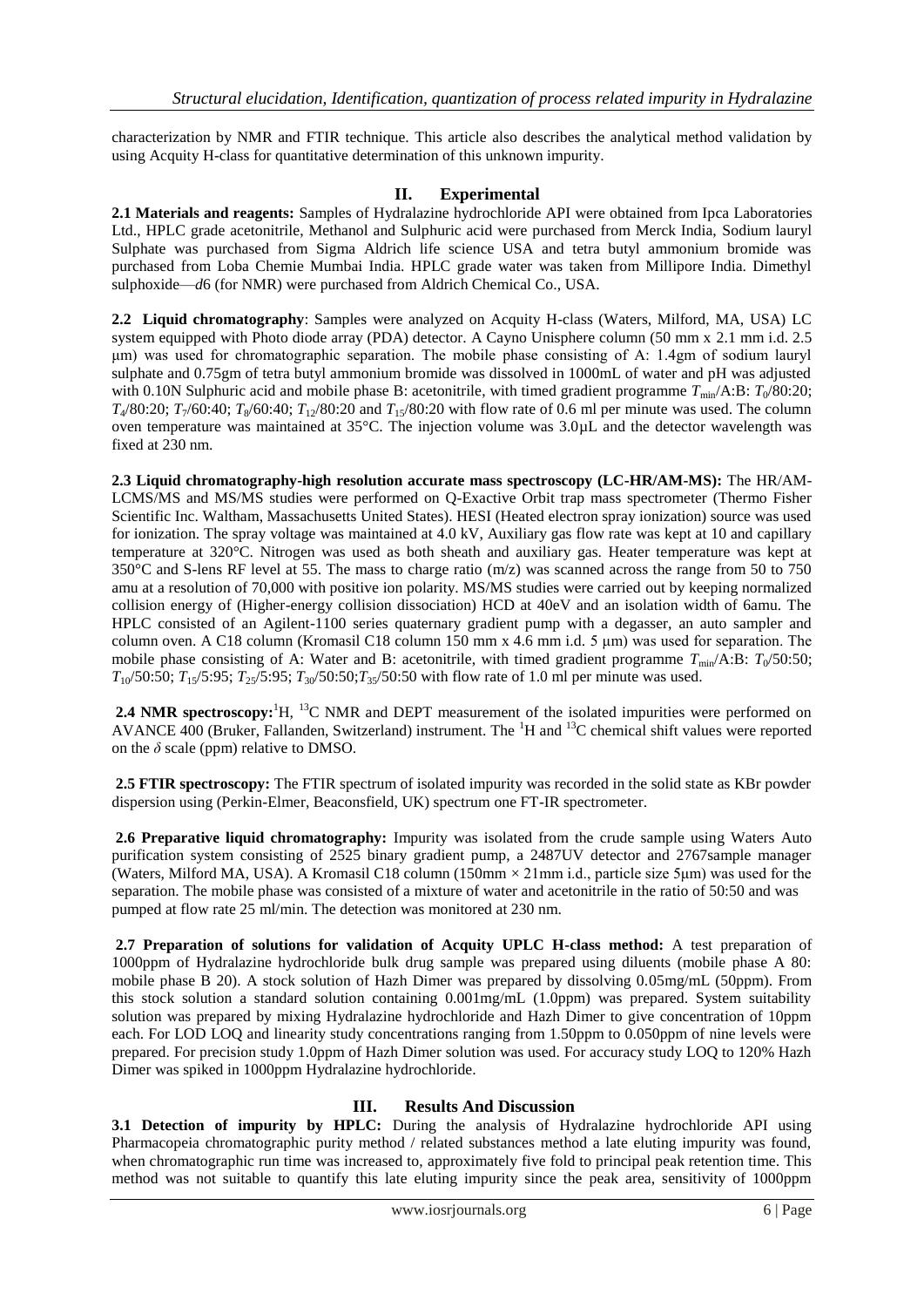solution of Hydralazine hydrochloride containing unknown impurity was too low to quantitative and also the runtime was high.

Further detection and confirmation was done to trace the impurity by HPLC, by injecting the crude Hydralazine Hydrochloride to check if this impurity was coming from crude Hydralazine hydrochloride. It was observed that this unknown impurity is process related impurity and was present in crude sample and even after purification it remains in pure Hydralazine Hydrochloride API (fig. 3 and 4).

**3.2 Identification of impurities by HR/AM-LCMS/MS:** HR/AM-LCMS and MS/MS were performed as per the method described in the section 2.3 to generate the mass data for the impurity. The impurity of interest was eluted at retention time 6.0min (fig. 5) which exhibits a protonated molecular ion peak  $[M+H]^2$  289.

The impurity was isolated as described in section 2.6 and this impurity was analyzed by High resolution accurate mass spectrometry giving  $[M+H]^+$  289.11963 and MS/MS of 272.09298 (fig.6). The theoretical atomic formula probability was shown by Xcalibur software for 289.11963 were  $C_{16}H_{13}N_6$ . PPM error was calculated using formula [12]:

Error in ppm for Molecular ion = Theoretical value – Actual Value x  $10^6$ 

Theoretical Value  $=$ 289.12017-289.11963 x 10<sup>6</sup> 289.12017  $=1.87$ ppm

1.87ppm error is highly acceptable for characterization of  $\widehat{[M+H]}^+$  of unknown structure using HR/AM-LCMS.

| Error in ppm for MS/MS | = Theoretical value – Actual Value x $10^6$                                        |
|------------------------|------------------------------------------------------------------------------------|
|                        | <b>Theoretical Value</b>                                                           |
|                        | $=$ 272.09307-272.09298 x 10 <sup>6</sup>                                          |
|                        | 272.09307                                                                          |
|                        | $=3.3$ ppm                                                                         |
|                        | 2.2. mars camera la biable, concentrable from changestrations of continuous states |

3.3 ppm error is highly acceptable for characterization of unknown structure using HR/AM- LCMS/MS. Though the mass error was low it was mandatory to confirm the structure by NMR. Hence NMR of impurity and the product was carried out for comparison and further confirmation of structure.

**3.3 Brief synthetic preparation of Hydralazine Hydrochloride***:*Phthalazin-1(2H)-one when treated with POCl<sub>3</sub> at  $75^{\circ}$ C-85<sup> $\circ$ </sup>C in the presence of 2-ethoxy ethanol and toluene gives rise to 1-chlorophtalazine, this reaction takes place by intramolecular chlorination by Vilsmeir Hack reaction [13]. The solvent is distilled under vacuum and the product containing 1-chlorophtalazine is reacted with hydrazine hydrate and 2-ethoxy ethanol at 65°C to 70°C for 2hrs, 15% HCl is added to give wet crude Hydralazine hydrochloride. This crude Hydralazine hydrochloride is purified with charcoal, EDTA and methanol to give Hydralazine hydrochloride pure API refer (fig 2.).

**3.4 Isolation and structural confirmation of unknown impurity by NMR and FTIR :** During the synthesis of Hydralazine hydrochloride the unknown impurity formed was isolated using preparative chromatography described in section 2.6. The chromatographic purity was checked and found to be 99% (fig.7). <sup>1</sup>H and <sup>13</sup>C NMR spectral data (refer table no.1) confirmed the proposed structure. The MS/MS spectrum obtained for isolated compound of impurity using direct infusion mode was exactly same as MS/MS spectrum of 1-(2 phthalazin-1-ylhydrazino) phthalazine the plausible mass fragmentation is given in (fig.8). The infrared spectrum of Hazh Dimer was scanned from 400 to 4000cm<sup>-1</sup> some of the absorption bands assigned are 3332 cm<sup>-</sup>1for N-H stretch secondary amine, 1590 for C=C stretch and CH-N for aromatic tertiary amine (fig.9).

**3.5 Analytical Method Validation by HPLC:** The validation study allowed the evaluation of the method for its suitability for regular analysis. The newly developed method for Hydralazine hydrochloride and Hazh Dimer impurity was validated according to ICH guidelines [14]. A typical chromatogram showing Hydralazine Hydrochloride and Hazh Dimer impurity (fig. 10)

**3.5.1 Specificity:** Specificity is the ability of analytical method to measure the analyte response in the presence of its potential impurities and degradants. The specificity of the Acquity UPLC H-class liquid method was determined by injecting individual impurity samples, wherein no interference was observed for any of the components.

The chromatograms were checked for the appearance of any extra peak. Peak purity of these was verified using a PDA detector. The peak purity of the principle and other chromatographic peaks was found to be satisfactory (fig. 11).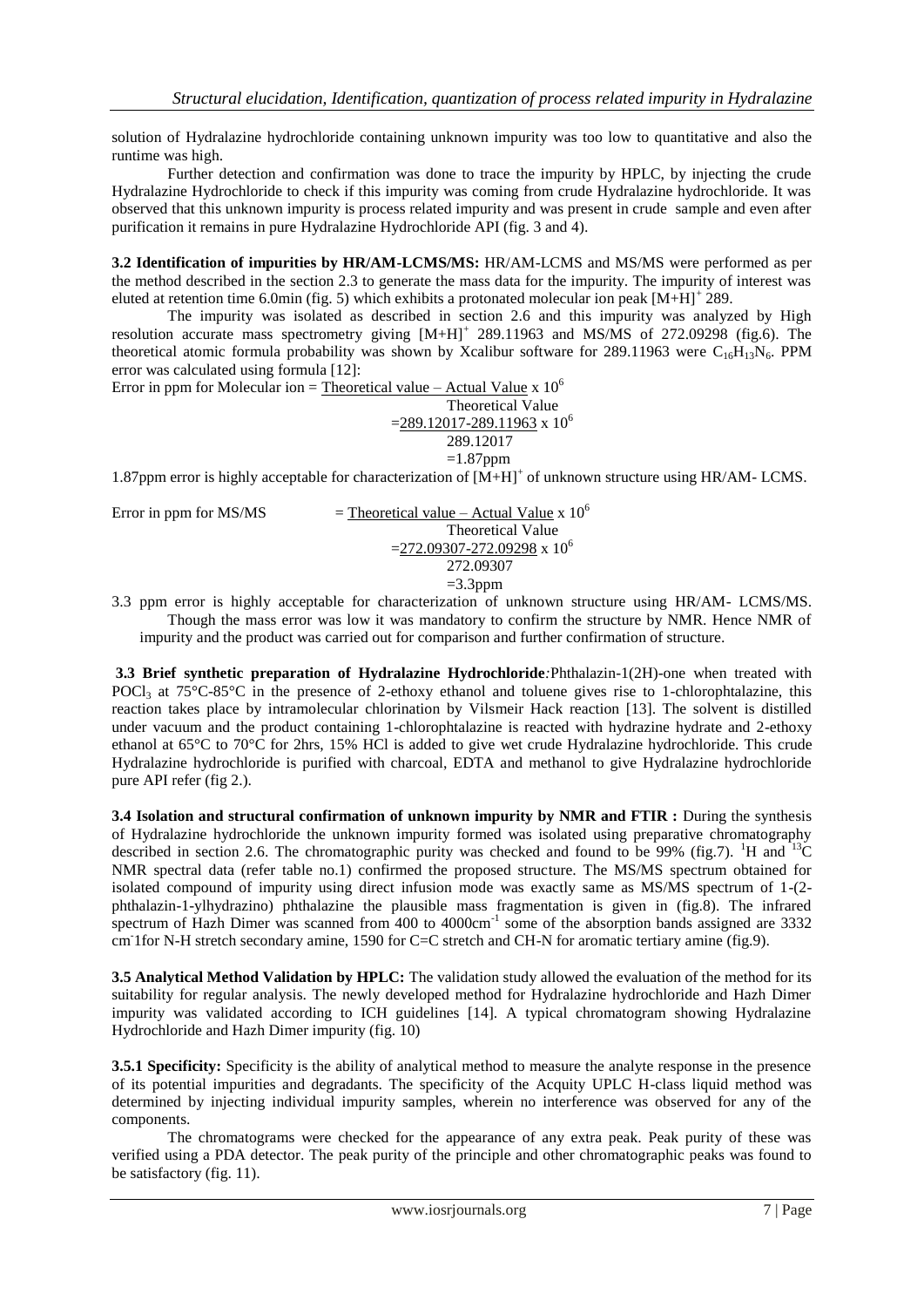**3.5.2 Precision:** The precision of the method was examined using six replicate injections of a standard solution. The relative standard deviation (RSD) was calculated for response (area) of Hazh Dimer impurity. The RSD for Hazh Dimer impurity was found to be 2.37% (refer Table no.2). The method precision was established by analyzing using six different preparations. The calculated RSD of these results was found to be within acceptable limit (fig.12).

**3.5.3 Accuracy:** The accuracy of the method was determined for the related substances by spiking of known amounts of a Hazh Dimer impurity in Hydralazine hydrochloride at levels, LOQ, 80%, 100% and 120% of the specified limit. The recoveries of impurities were calculated and are given in Table no. 3 (fig.13).

**3.6 Limit of detection and limit of quantification:** Detection limit (DL) and quantization limit (QL) was estimated as per ICH Q2 (R1). The limit of detection established for Hazh Dimer impurity was found to be 0.0081% and limit of quantification was found to be 0.0246%.

**3.6.1 Linearity***:* Linear calibration curve were obtained over the calibration range i.e. LOQ, 50%, 80%, 100%, 120% and 150% at six concentration levels in triplicate. The results showed excellent correlation between the peak area and concentration of Hazh Dimer impurity of about 0.9989 Table no. 4 (fig. 14).

**3.6.2 Robustness:** In all the deliberately varied chromatographic conditions (column temperature and flow rate), no significant changes in results were observed

**3.6.3 Solution stability:** The solution stability of Hydralazine sample and Hazh Dimer impurity was carried out by keeping both solutions in tightly capped HPLC vials at 25°C for 8 hrs in an Acquity UPLC H-class auto sampler no significant changes were observed in the peak area.



**Crude Hydralazine Hydrochloride**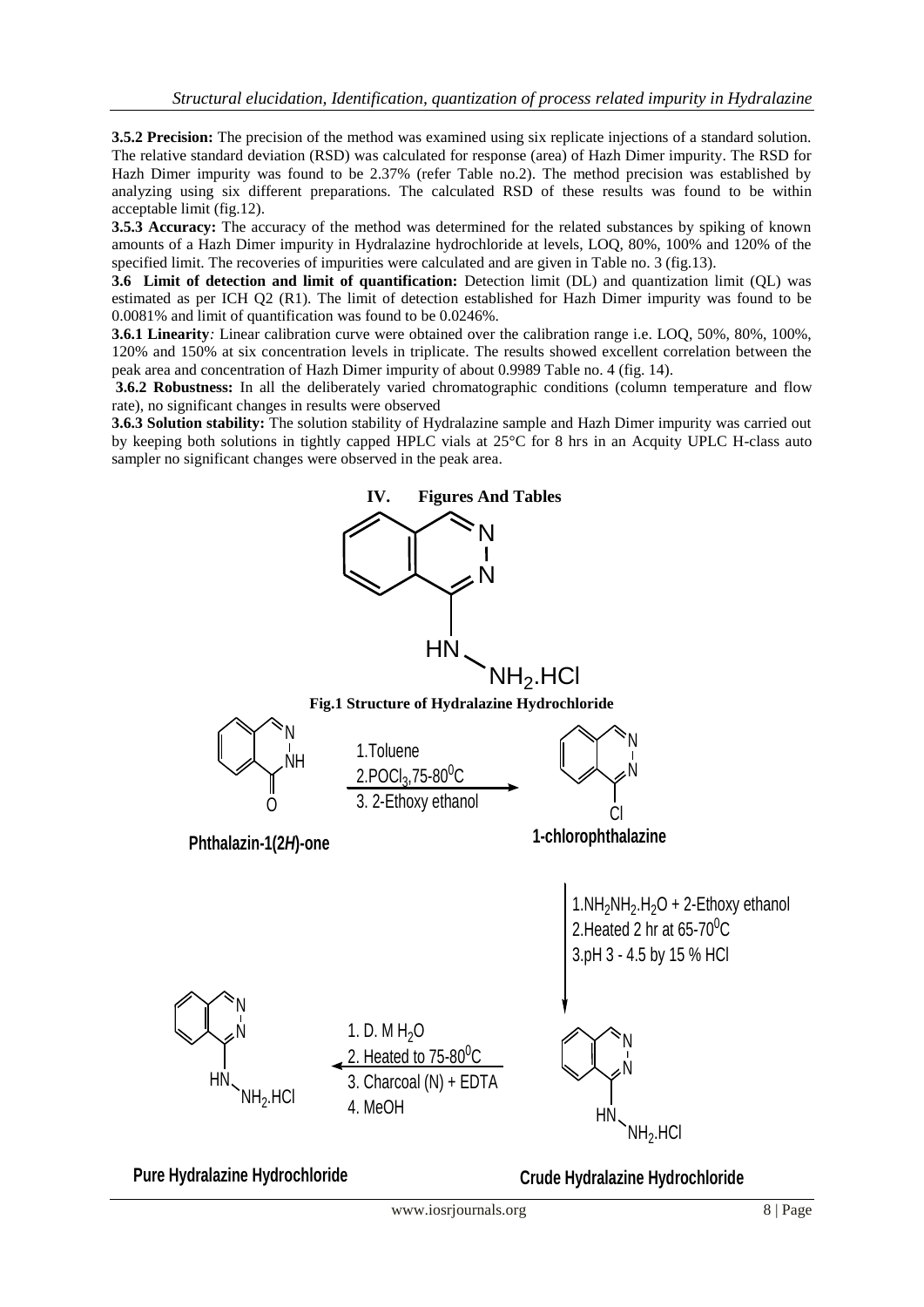

**Fig. 3 Typical chromatogram of Hydralazine Hydrochloride EP Method showing unknown at 51.37min**



**Fig.4 A typical chromatogram of Hydralazine Hydrochloride USP Method showing unknown at 96.61min**

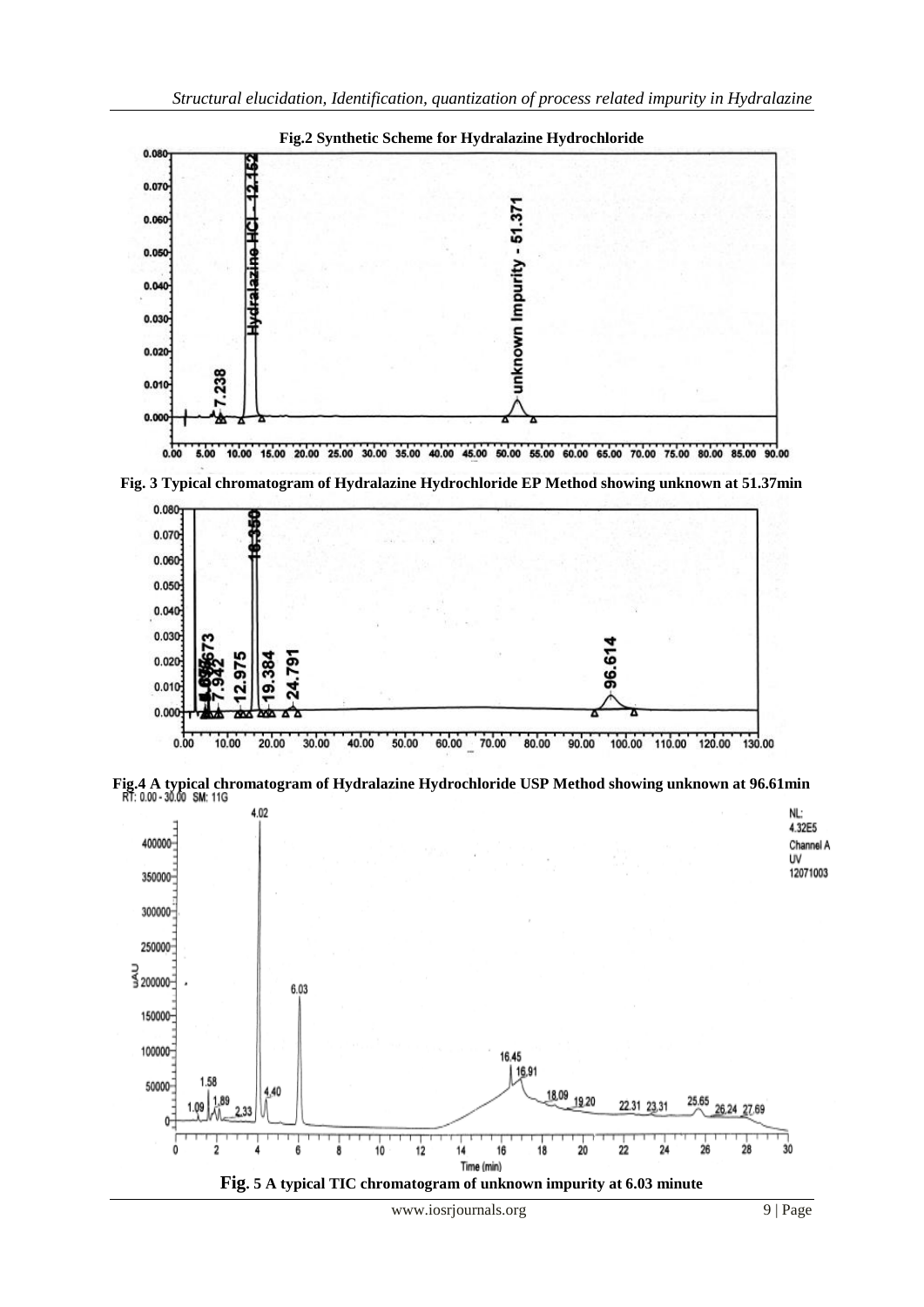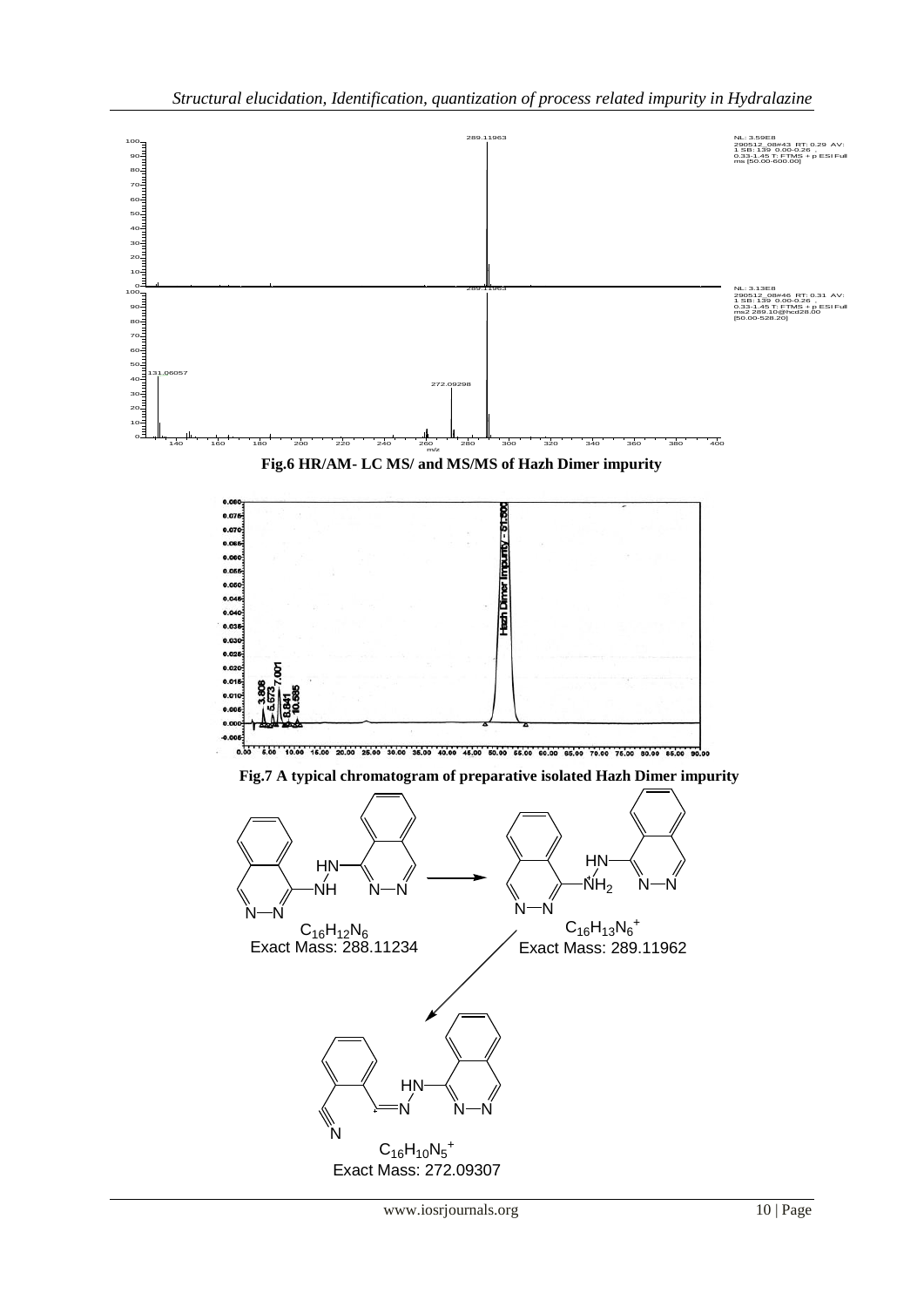

**Fig.8 Plausible fragmentation for Hazh Dimer impurity**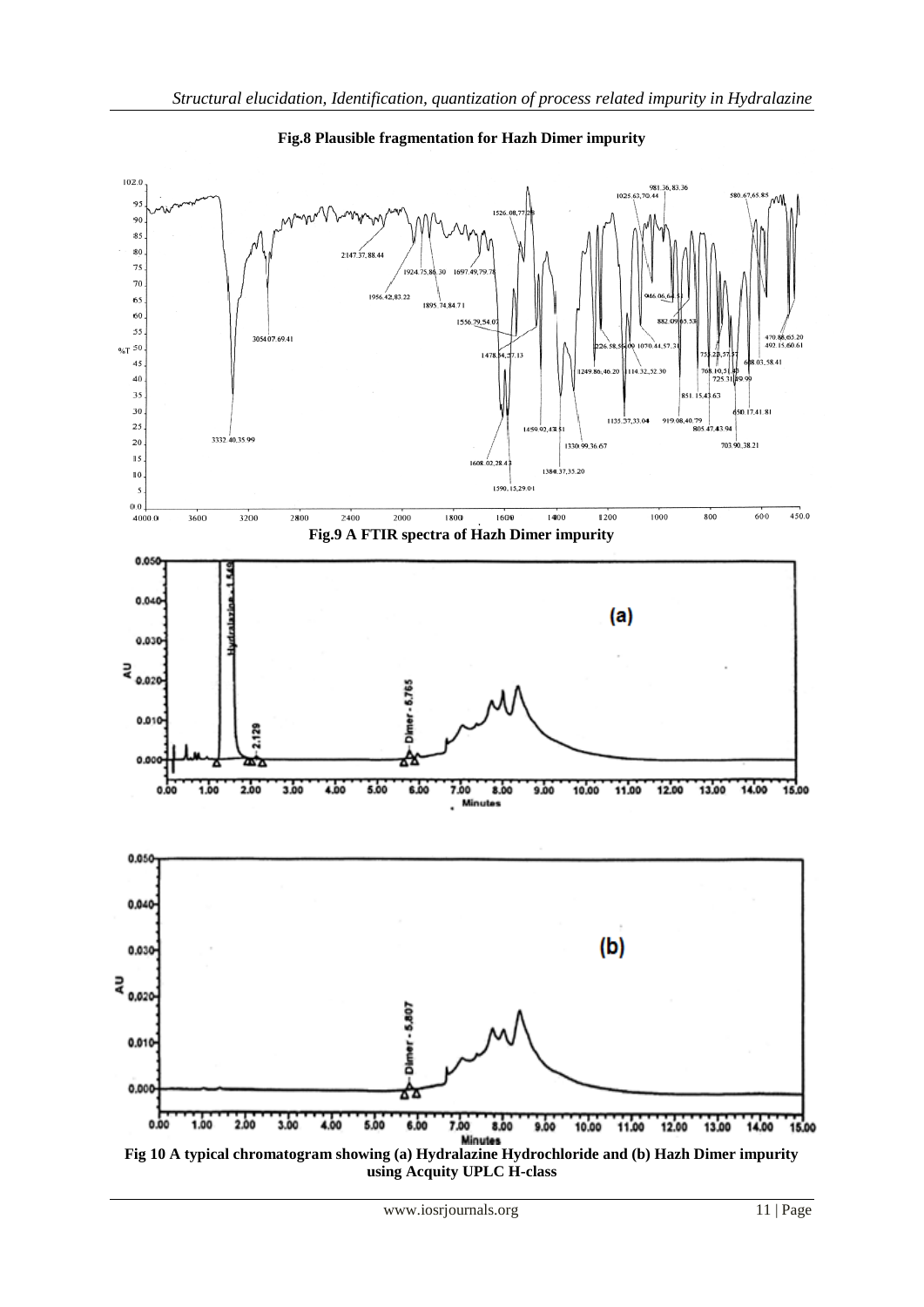

**Fig.11 A typical chromatogram showing Peak purity (purity angle less than purity threshold) of Hazh Dimer**



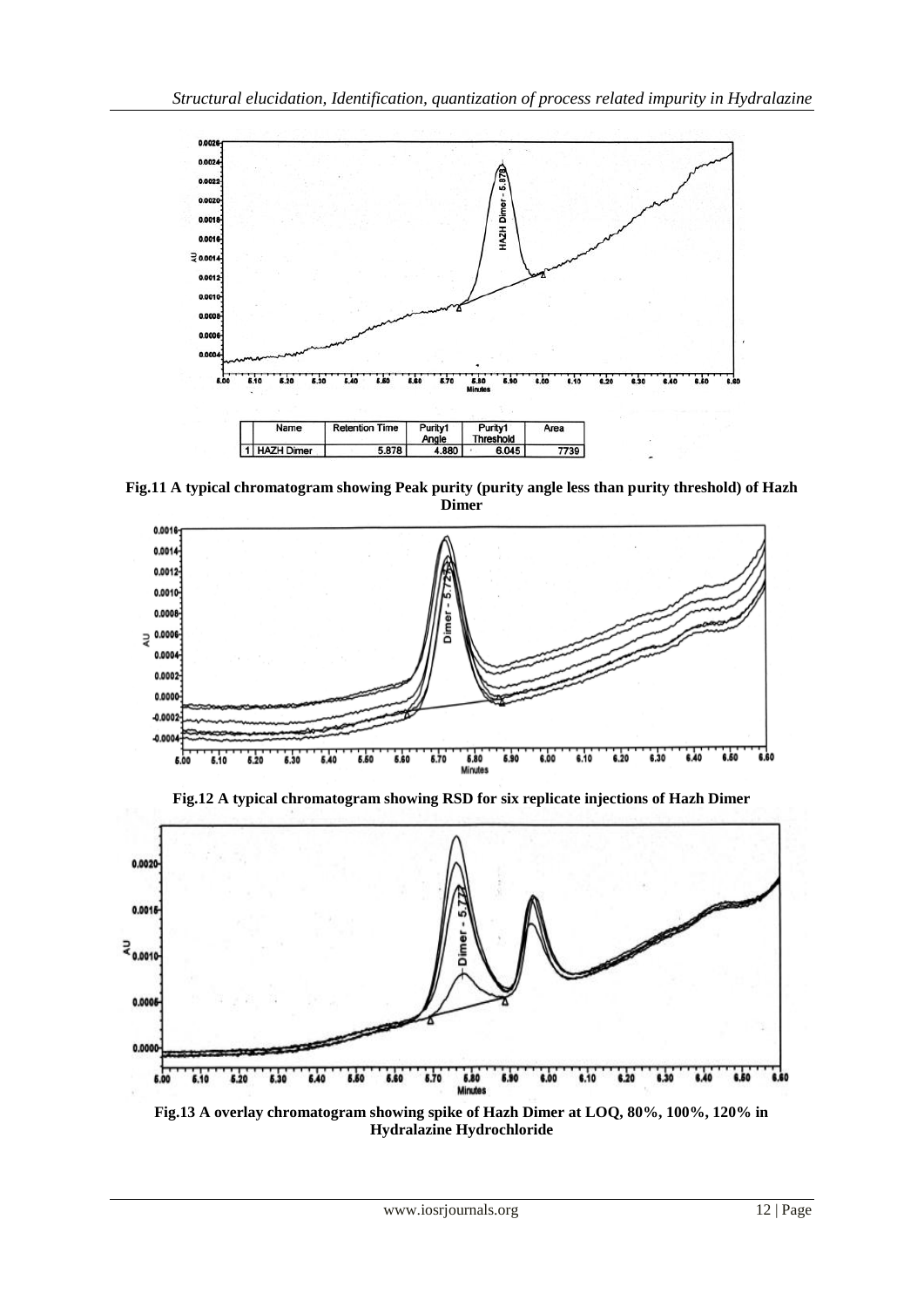

 **Fig.14 Linearity of Hazh Dimer**





| Position <sup>a</sup> | Integration    | $\delta$ (ppm) | Multiplicity, $J(Hz)^a$ | 13C $\delta$ (ppm) |
|-----------------------|----------------|----------------|-------------------------|--------------------|
|                       |                |                |                         |                    |
|                       |                |                | ۰                       | 144.3              |
|                       | ۰              |                |                         | ۰                  |
| 3                     | ۰              |                | $\blacksquare$          | ۰                  |
| 4                     | 2H             | 7.86           | s                       | 136.9              |
| 5                     | 2H             | 7.57-7.66      | m                       | 127.1              |
| 6                     | 2H             | 7.57-7.66      | m                       | 131.7              |
| 7                     | 2H             | 7.57-7.66      | $\mathbf{m}$            | 131.6              |
| 8                     | 2H             | 8.64-8.66      | m                       | 126.3              |
| 9                     | $\blacksquare$ |                | ۰                       | 124.8              |
| 10                    | ۰              |                | $\blacksquare$          | 128.1              |
| 11                    | 2H             | 11.59          | s<br>. .                | ٠                  |

 $a^a$  Refer the structural formula in Figure.  $b^1H^{-1}H$  coupling constants. **Table no. 2 Precision Study (Hazh Dimer Precision study)**

| No of Injection | <b>Retention time (min)</b> | Area     | <b>Tailing factor</b> | <b>Theoretical Plates</b> |
|-----------------|-----------------------------|----------|-----------------------|---------------------------|
|                 | 5.727                       | 7884     | 1.04                  | 22363                     |
| $\overline{c}$  | 5.722                       | 7741     | 1.01                  | 23803                     |
| 3               | 5.733                       | 7593     | 1.08                  | 24885                     |
| 4               | 5.738                       | 7604     | 1.04                  | 25233                     |
|                 | 5.728                       | 7678     | 0.99                  | 21613                     |
| 6               | 5.729                       | 7341     | 1.07                  | 25102                     |
| Mean            | 5.730                       | 7640.17  | 1.04                  | 23833                     |
| <b>Std Dev</b>  | 0.0055                      | 181.1556 | 0.0343                | 1534.0968                 |
| <b>RSD</b>      | 0.10                        | 2.37     | 3.30                  | 6.44                      |
| Min             | 5.722                       | 7593     | 0.99                  | 21613                     |
|                 |                             |          |                       |                           |
| Max             | 5.738                       | 7884     | 1.08                  | 25233                     |
|                 |                             |          |                       |                           |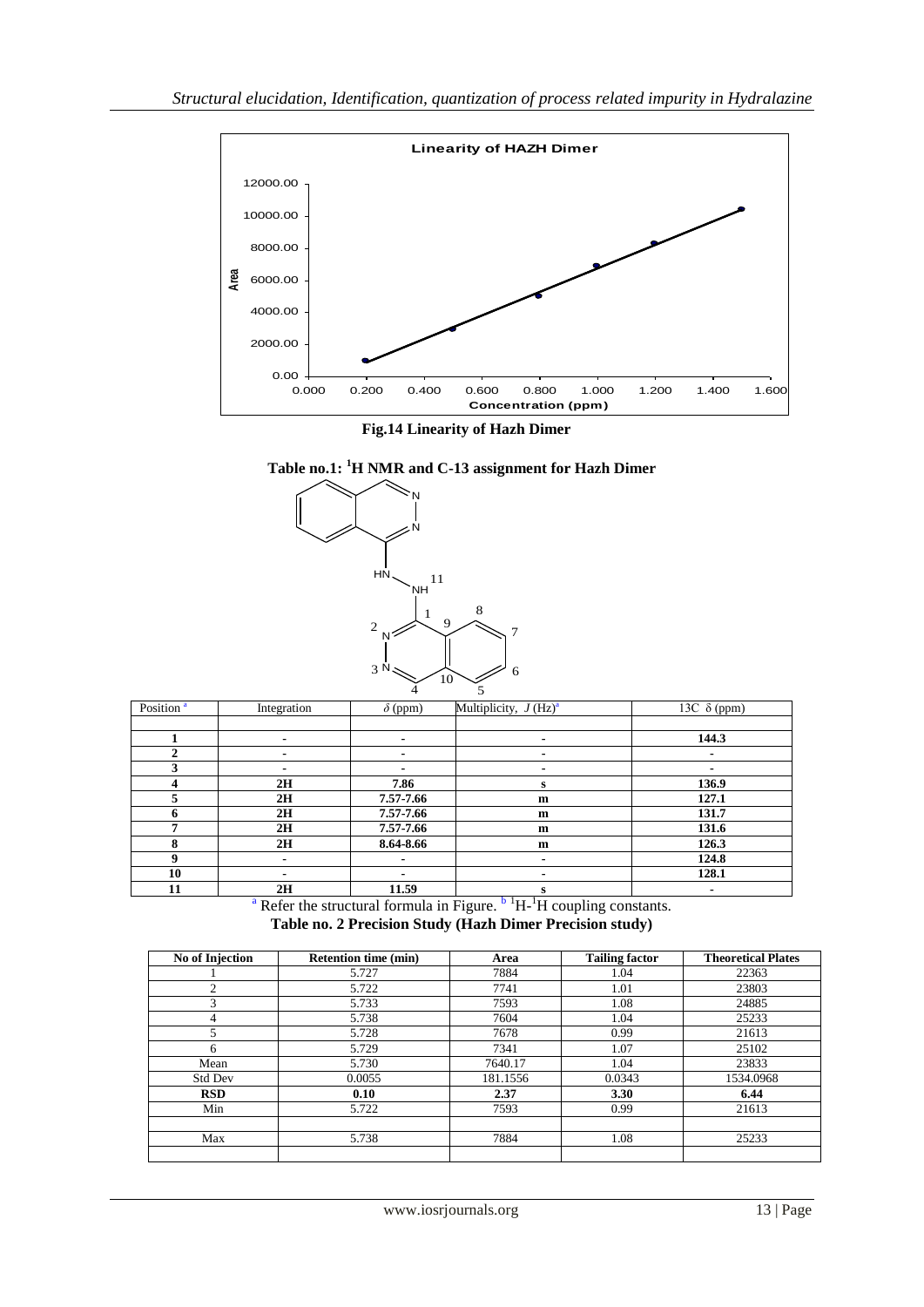|       |                                         |                    | Mean area of HAZH Dimer in standard solution $(n=6)$ (S) | Table not checaracy for Hagh Diffici |                           |                           | 7588.67            |           |          |
|-------|-----------------------------------------|--------------------|----------------------------------------------------------|--------------------------------------|---------------------------|---------------------------|--------------------|-----------|----------|
| % RSD |                                         |                    | 1.27                                                     |                                      |                           |                           |                    |           |          |
|       | Concentration in ppm of HAZH Dimer (Cs) |                    |                                                          | 1.0000                               |                           |                           |                    |           |          |
|       |                                         |                    | Area of HAZH Dimer in Parent test                        |                                      |                           |                           | $\Omega$           |           |          |
| level | <b>Solution</b><br>no.                  | Conc. in<br>ppm(C) | Area counts<br>in test added<br>in ppm                   | <b>Corrected</b><br>area $(A)$       | <b>Recovery</b><br>in ppm | $\frac{0}{0}$<br>recovery | Mean %<br>recovery | <b>SD</b> | %RS<br>D |
| LOO   | Test-1                                  | 0.2500             | 1929                                                     | 1929                                 | 0.2542                    | 101.68                    | 97.88              | 3.743     | 3.82     |
|       | Test-2                                  |                    | 1787                                                     | 1787                                 | 0.2355                    | 94.19                     |                    |           |          |
|       | Test-3                                  |                    | 1855                                                     | 1855                                 | 0.2444                    | 97.78                     |                    |           |          |
| 80%   | Test-1                                  | 0.8000             | 7179                                                     | 7179                                 | 0.9460                    | 118.25                    | 117.09             | 1.494     | 1.28     |
|       | Test-2                                  |                    | 7006                                                     | 7006                                 | 0.9232                    | 115.40                    |                    |           |          |
|       | Test-3                                  |                    | 7140                                                     | 7140                                 | 0.9409                    | 117.61                    |                    |           |          |
| 100%  | Test-1                                  | 1.0000             | 8986                                                     | 8986                                 | 1.1841                    | 118.41                    | 117.41             | 1.050     | 0.89     |
|       | Test-2                                  |                    | 8827                                                     | 8827                                 | 1.1632                    | 116.32                    |                    |           |          |
|       | Test-3                                  |                    | 8916                                                     | 8916                                 | 1.1749                    | 117.49                    |                    |           |          |
| 120%  | Test-1                                  | 1.2000             | 10631                                                    | 10631                                | 1.4009                    | 116.74                    | 116.60             | 1.105     | 0.95     |
|       | Test-2                                  |                    | 10511                                                    | 10511                                | 1.3851                    | 115.42                    |                    |           |          |
|       | Test-3                                  |                    | 10711                                                    | 10711                                | 1.4114                    | 117.62                    |                    |           |          |
|       |                                         |                    | Mean % Recovery $(n=12)$                                 |                                      |                           |                           |                    | 112.24    |          |
|       |                                         |                    | % RSD of % Recovery                                      |                                      |                           |                           |                    | 7.89      |          |
|       |                                         |                    |                                                          |                                      |                           | Min                       |                    | 97.88     |          |
|       |                                         |                    |                                                          |                                      |                           | <b>Max</b>                |                    | 117.41    |          |

#### **Table no. 3 Accuracy for Hazh Dimer**

#### **Table no. 4 Linearity of Hazh Dimer Linearity of HAZH Dimer**

| Level          | Conc (ppm) | Area     | <b>Regression</b> area |
|----------------|------------|----------|------------------------|
| Near LOQ Level | 0.200      | 975.33   | 820                    |
| 50%            | 0.500      | 2909.33  | 3032                   |
| 80%            | 0.800      | 4994.00  | 5244                   |
| 100%           | 1.000      | 6864.67  | 6718                   |
| 120%           | 1.200      | 8266.33  | 8193                   |
| 150%           | 1.500      | 10402.00 | 10405                  |

| Correlation coefficient | 0.9989    |
|-------------------------|-----------|
| Slope                   | 7373.14   |
| Intercept               | $-654.77$ |

#### **V. Conclusion**

A major process related unknown impurity of Hydralazine hydrochloride was Isolation by using semipreparative method. The structural characterization of the isolated impurity was carried out by using HR/AM-LC MS/MS and other modern spectroscopic (NMR and FTIR) techniques. The combined result of HR/AM- LC MS/MS, NMR and FTIR confirmed the structure of unknown impurity as1-(2-phthalazin-1-ylhydrazino) phthalazine. A rapid Acquity UPLC H-class liquid chromatographic method developed was successfully validated for control of 1-(2-phthalazin-1-ylhydrazino) phthalazine in Hydralazine Hydrochloride API.

#### **Acknowledgement**

The authors wish to thank, the manager, IPCA Laboratories limited, for providing necessary facilities for research work. Special Thanks to Dharmendra Singh, Kishor More, Usha Bhosle, Prathamesh Deshpandey, Lalita, Mayuri , Vishant for their cooperation and help.